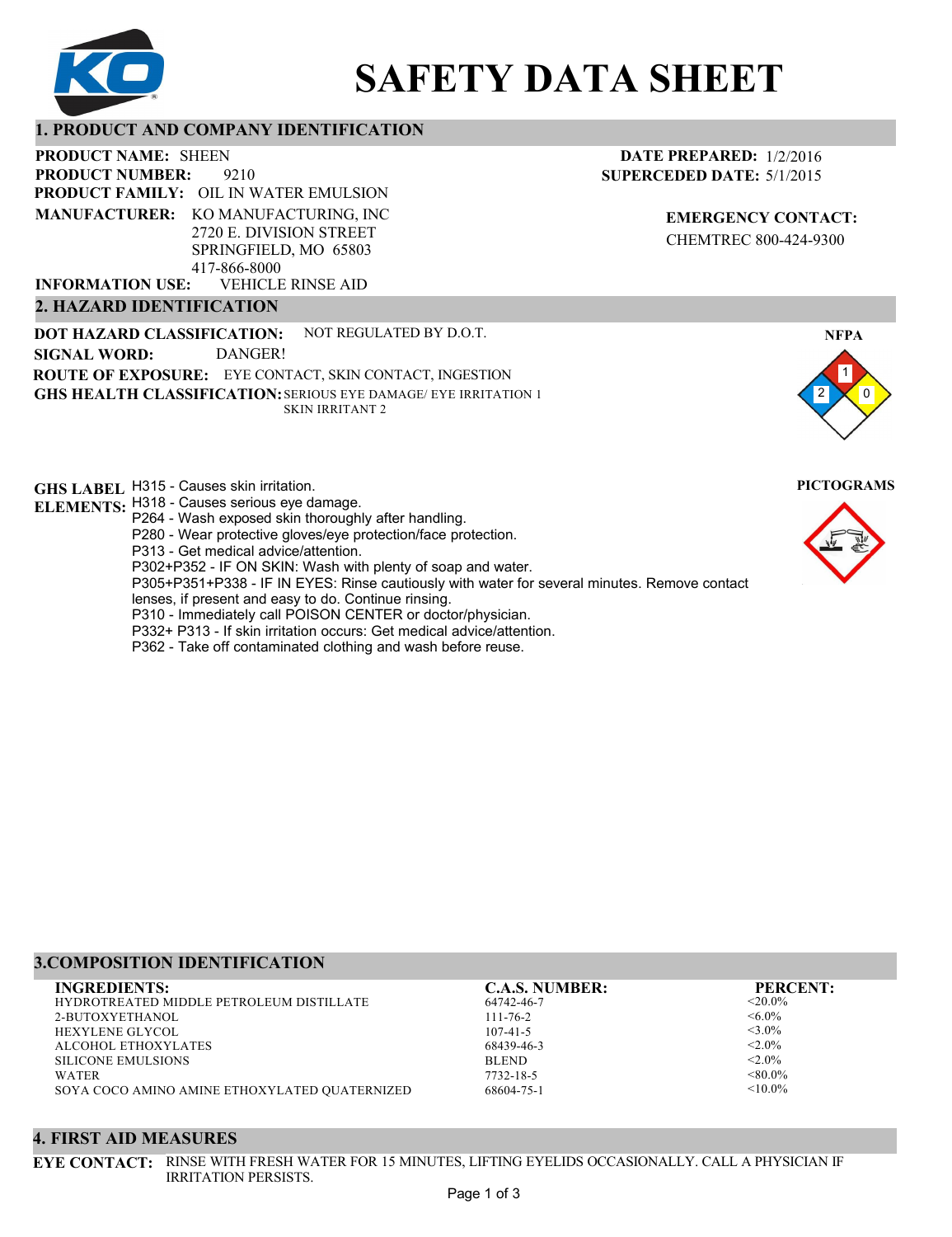#### **4. FIRST AID MEASURES - CONTINUED**

**SKIN CONTACT:** RINSE WITH PLENTY OF FRESH WATER AND REMOVE CONTAMINATED CLOTHING IMMEDIATELY. CALL A PHYSICIAN IF IRRITATION PERSISTS.

**INGESTION:** RINSE MOUTH WITH FRESH WATER. DO NOT INDUCE VOMITING. CALL A PHYSICIAN IMMEDIATELY. IF CONSCIOUS, GIVE LARGE QUANTITIES OF WATER. DO NOT GIVE ANYTHING BY MOUTH IF UNCONSCIOUS.

**INHALATION:** IF OVERCOME BY EXPOSURE, REMOVE VICTIM TO FRESH AIR IMMEDIATELY. GIVE OXYGEN OR ARTIFICIAL RESPIRATION AS NEEDED. CALL A PHYSICIAN IMMEDIATELY.

#### **5. FIRE FIGHTING MEASURES**

**FLAMMABLE PROPERTIES:** NON FLAMMABLE.

**FLASH POINT:** >200 F

**SUITABLE EXTINGUISHING MEDIA:** DRY CHEMICAL, FOAM OR CARBON DIOXIDE, WATER SPRAY.

**UNSUITABLE EXTINGUISHING MEDIA:** NOT ESTABLISHED.

**SPECIFIC HAZARDS ARISING** NONE KNOWN.

**FROM THE CHEMICAL:**

**PROTECTIVE EQUIPMENT AND PRECAUTIONS FOR FIREFIGHTERS:** APPPROVED) AND FULL PROTECTIVE GEAR. WEAR SELF-CONTAINED BREATHING APPARATUS (PRESSURE DEMAND MSHA/NIOSH

#### **6. ACCIDENTAL RELEASE MEASURES**

**PERSONAL PRECAUTIONS:** AVOID CONTACT WITH EYES AND SKIN. SPILL AREA MAY BE SLIPPERY. WEAR PROPER PROTECTIVE EQUIPMENT WHEN DEALING WITH RELEASE.

**ENVIRONMENTAL PRECAUTIONS:** CONTAIN SPILL TO AVOID RELEASE TO THE ENVIRONMENT. KEEP CONTAINER TIGHTLY CLOSED WHEN NOT IN USE.

**METHODS FOR CONTAINMENT** COLLECT FOR DISPOSAL USING AN INERT ABSORBENT MATERIAL AND TRANSFER TO A **AND CLEAN-UP:** CONTAINER FOR REUSE OR DISPOSAL.

#### **7. HANDLING AND STORAGE**

**HANDLING:** HANDLE WITH CARE AND AVOID CONTACT WITH EYES AND SKIN. ALWAYS WEAR PROPER CHEMICAL RESISTANT PROTECTIVE EQUIPMENT 29CFR1910.132-138. WASH THOROUGHLY AFTER HANDLING.

**STORAGE:** STORE IN A COOL, DRY PLACE. KEEP OUT OF REACH OF CHILDREN. KEEP LID TIGHTLY CLOSED WHEN NOT IN USE.

### **8. EXPOSURE CONTROLS/PERSONAL PROTECTION**

**ENGINEERING CONTROLS:** NONE REQUIRED UNDER NORMAL USE.

**EYE / FACE PROTECTION:** CHEMICAL SAFETY GLASSES.

**SKIN PROTECTION:** CHEMICAL RESISTANT GLOVES.

**THRESHOLD LIMIT VALUE (TLV):** 2-BUTOXYETHANOL, 20 PPM

### **9. PHYSICAL AND CHEMICAL PROPERTIES**

**PHYSICAL STATE:** LIQUID. **APPEARANCE: ODOR: BOILING POINT:** NOT ESTABLISHED. **FREEZING POINT:** NOT ESTABLISHED. **SPECIFIC GRAVITY:** 1.00 **pH (1%): EVAPORATION RATE:** NOT ESTABLISHED. **FLASH POINT: LOWER FLAMMABILITY/EXPLOSIVE LIMIT:** NOT ESTABLISHED. **UPPER FLAMMABLE/EXPLOSIVE LIMIT:** NOT ESTABLISHED. 5.5-6.5  $>200$  F CLEAR RED LIQUID. CHERRY SCENT. **VISCOSITY: REALITIVE DENSITY:** 8.4 LBS./GL. **SOLUBILITY: VAPOR PRESSURE:** NOT ESTABLISHED. **VAPOR DENSITY:** NOT ESTABLISHED. **DECOMPOSITION** NOT ESTABLISHED. **TEMPERATURE: PARTICAL COEFFICIENT:** NOT ESTABLISHED. **N-OCTANOL/WATER** NOT ESTABLISHED. SOLUBLE.

**AUTO-IGNITION TEMPERATURE:** NOT ESTABLISHED.